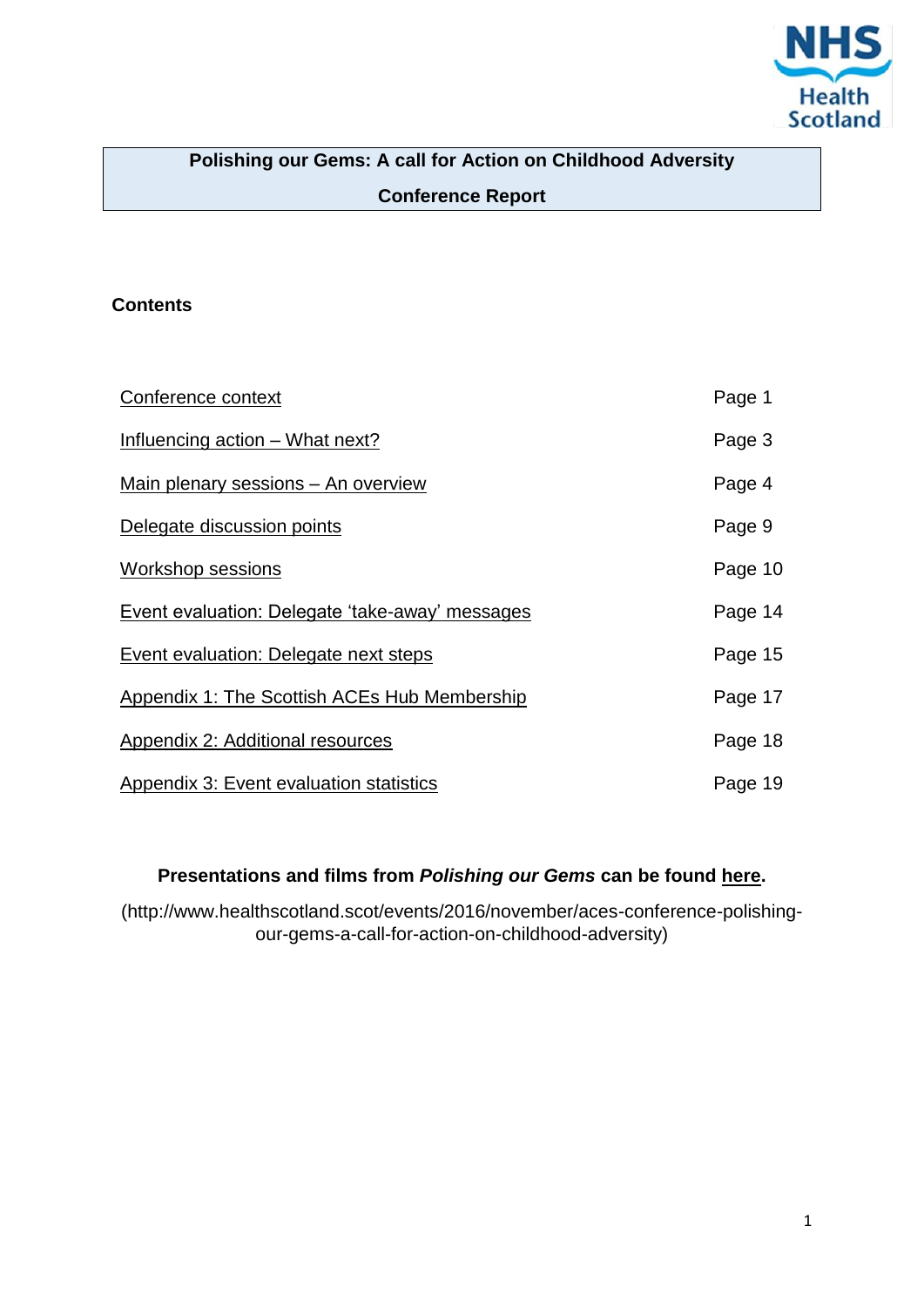

## <span id="page-1-0"></span>**Conference Context**

Adverse Childhood Experiences (ACEs) impact on population health, on inequalities in health and on the wellbeing of our population. ACEs can affect people across the life-course, having implications for children, young people, adults and older people. Experiences of childhood adversity can have direct and indirect impacts on how we respond to stress, our resilience and our ability to form lasting relationships. As a result, ACEs impact on our society and contribute to demands across all our public services. Understanding the impact of ACEs and how we can prevent and respond to adversity in childhood will help us improve wellbeing and address some of the most persistent and complex inequalities in health. The 'Polishing our Gems' conference was an opportunity to consider ACEs and how a public health approach to preventing and responding to childhood adversity can make Scotland the best place in the world to grow up.

*Polishing our Gems: A call for action on Childhood Adversity was a national* conference which was held on the 28<sup>th</sup> of November 2016. The aims of this conference were to:

- increase understanding about ACEs and their impact across the life course;
- develop a common understanding across different professions and disciplines about the impact of early adversity;
- hear about different actions being taken to mitigate and reduce the impact of ACEs;
- consider where current policies and strategies could be strengthened through understanding about ACEs; and
- work together on action to prevent ACEs and to develop appropriately informed services and policies.

With over 200 delegates participating in the conference, this was a key opportunity to hear from influential speakers about policy, practice and research; reflecting on how childhood adversity can be built into different aspects of public sector services. Delegates came from across a range of sectors including health, education, police, criminal justice, social care and Scottish Government. ACEs are relevant across all aspects of the public sector and sharing our collective knowledge, skills, expertise and learning are vital to taking action to prevent and respond to childhood adversity in Scotland.

**[Daniel](https://twitter.com/Dekay1974)  Kleinberg** [@Dekay1974](https://twitter.com/Dekay1974) [28](https://twitter.com/Dekay1974/status/803173094278000640)  [Nov 2016](https://twitter.com/Dekay1974/status/803173094278000640)

Mind is the gateway through which social determinants affect mental and physical health. Childhood creates the mind. #**[adversityinchildhood](https://twitter.com/hashtag/adversityinchildhood?src=hash)**

"Thoroughly good, interesting, inspiring and thought provoking day … lots of info to reflect on and feed into my work" **Alexandra Devoy, Scottish Government**.

"The contributions were timely, important, a call to arms – perhaps particularly so at a time when simple answers to difficult problems are proving to be so seductive and pervasive" **Adam Burley, NHS Lothian**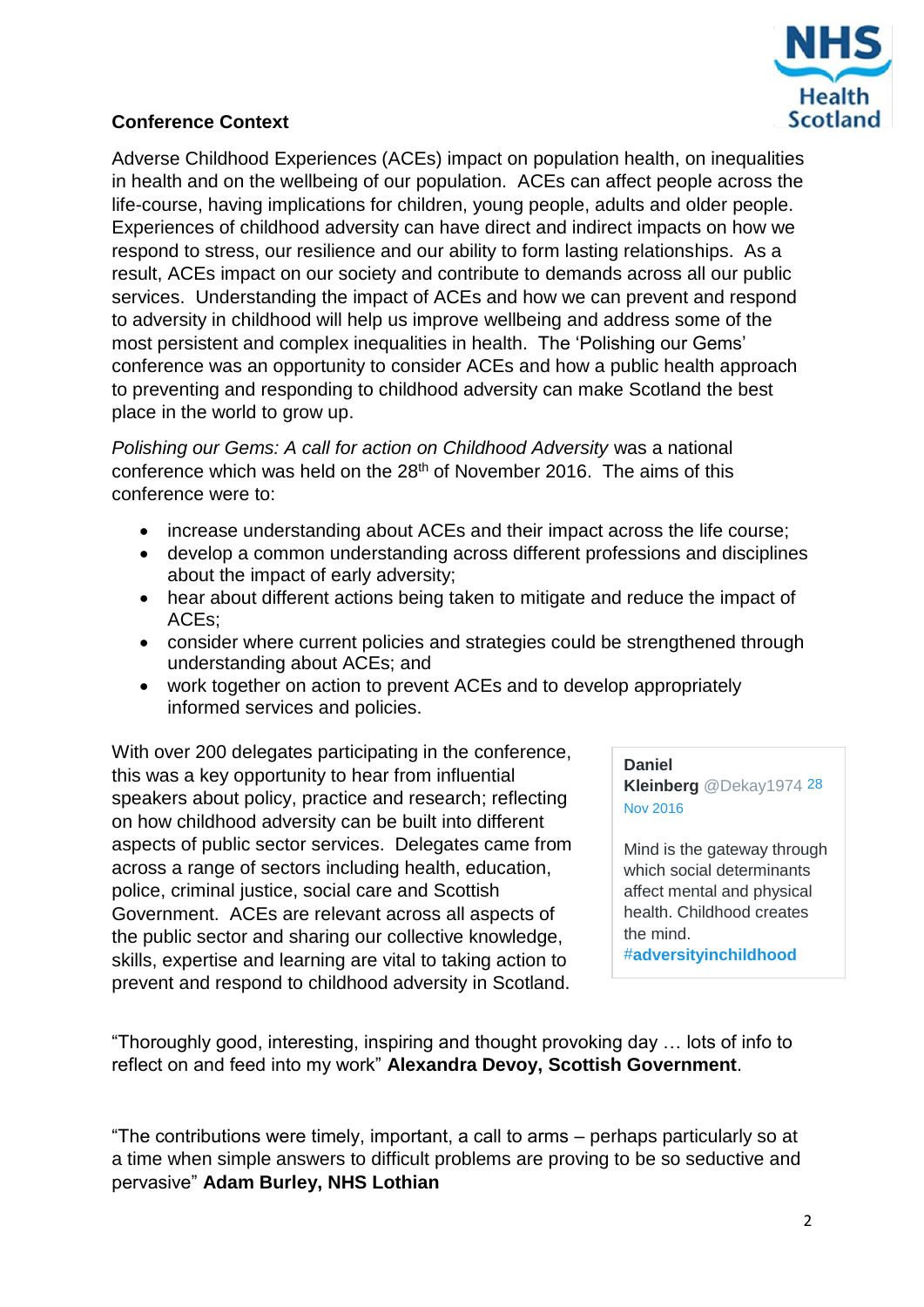

## <span id="page-2-0"></span>**Influencing Action – What next?**

Engaging with our delegates, capturing key discussion points (see page 9) and event evaluation have all informed work being planned and carried out by the Scottish ACEs Hub (previously ACEs Advisory Group), which is hosted by NHS Health Scotland. Below are some key themes of work that this group will be taking forward and which we hope you will be interested in. These areas have been informed by this conference.

## **Influencing action**

## **Establishing a Scottish ACEs Hub**

Preventing and responding to Adverse Childhood Experiences in Scotland requires a cross-sectoral response which brings together the knowledge, skills and expertise. The Hub will provide leadership and direction whilst also ensuring that any actions are influenced by our emerging understanding of the impact of ACEs and how best to prevent and respond to childhood adversity in Scotland.

#### **Research**

A research group has come together to consider potential new areas of research in the field of ACEs in Scotland, recognising that there is much going on in Scotland, other parts of the UK and internationally. The group is currently looking at next steps following a recent publication on the links between ACEs, [attachment and Scotland's](http://bmcpublichealth.biomedcentral.com/articles/10.1186/s12889-016-3201-z)  [excess mortality](http://bmcpublichealth.biomedcentral.com/articles/10.1186/s12889-016-3201-z) but would like to bring others together to share and support ACE related research and how we make it useful for practice and interventions.

#### **Communication and Engagement**

Continuing to share key messages about childhood adversity and the longer term consequences for individuals, families and society will enable practitioners, policy makers, researchers and communities to take forward action to prevent and respond to ACEs in Scotland. This strand of work will keep a spotlight on ACEs, for instance through developing effective communication methods, further events, seminars, film showings, and developing a web presence to share activity across Scotland and links with other countries. We hope this can support local activity.

#### **Policy and Practice**

Learning from current practice to prevent and respond to ACEs is central to ensuring that we continue to build on our knowledge and capture evidence of what works and why. It is important in contributing to policy and strategy development in Scotland. This learning will help inform and influence emerging practice by adopting a 'knowledge into action' approach.

*A membership list for the Scottish ACEs Hub can be found in Appendix A.*

**@NHS\_CYPF** [@NHS\\_CYPF](https://twitter.com/NHS_CYPF) [28 Nov 2016](https://twitter.com/NHS_CYPF) Dr.Michael Smith concludes his session from earlier noting that 'We must find appropriate ways to talk about ACEs.' #**[adversityinchildhood](https://twitter.com/hashtag/adversityinchildhood?src=hash)**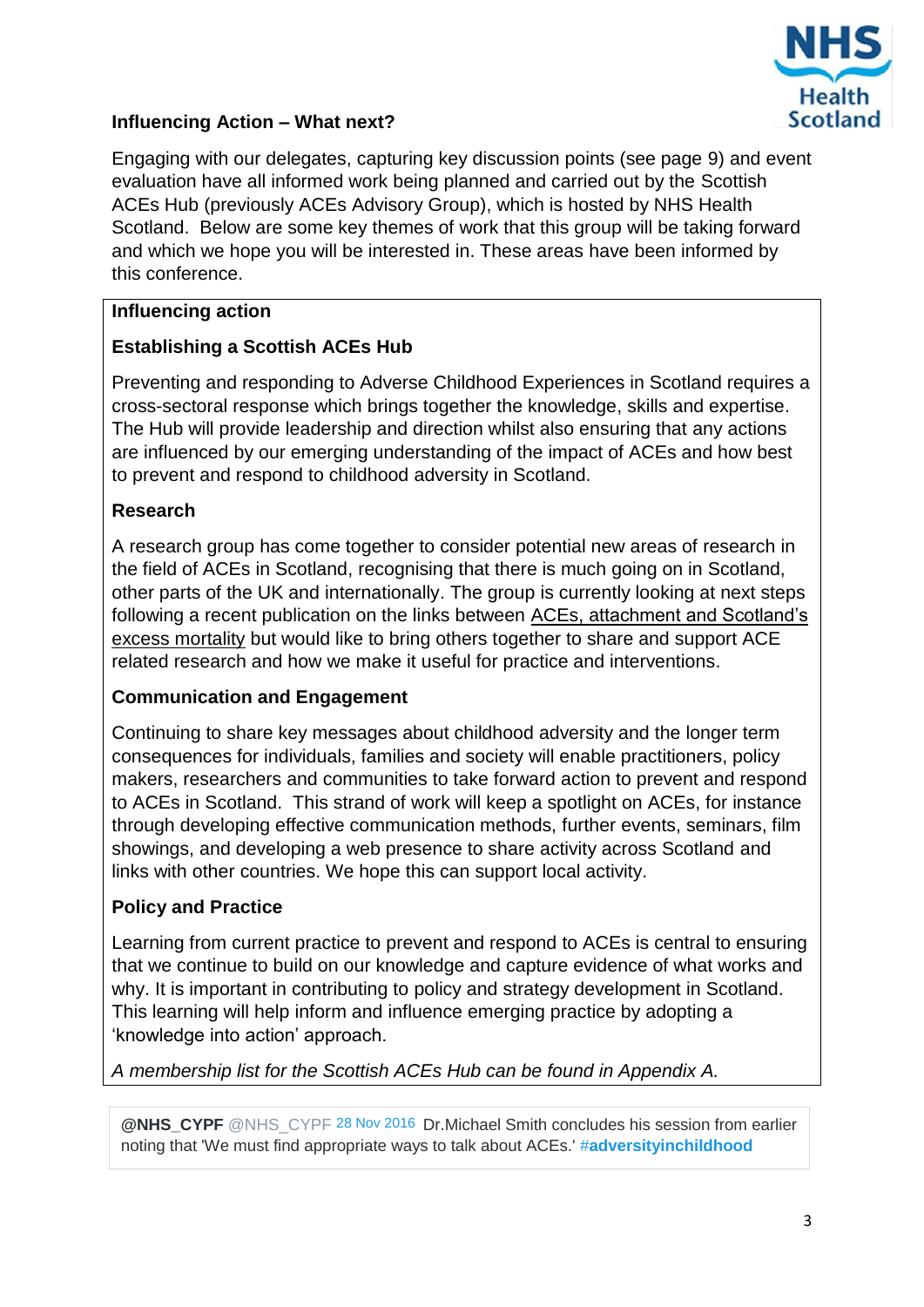

#### <span id="page-3-0"></span>**Plenary sessions – An Overview**

Below is a short summary of each of the presentations delivered by our keynote speakers. Copies of all the presentations delivered on the day can be found [here.](http://www.healthscotland.scot/publications/presentations-from-the-aces-conference)

#### **Professor Sir Michael Marmot**

The conference was chaired by Professor Sir Michael Marmot who shared some [key](http://www.healthscotland.scot/media/1266/1_michael-marmot-presentation.pdf)  [reflections](http://www.healthscotland.scot/media/1266/1_michael-marmot-presentation.pdf) when opening the conference. Sir Marmot highlighted that social injustice is a fundamental cause of health inequality and that we must address these root causes of health inequality in order to make a difference for society.

*"What we are doing at a meeting like today's is focusing on evidence, on truth, on consistency, on logic, on reason, on social justice"* Professor Sir Michael Marmot.

A growing body of evidence to influence policy and practice is supporting a worldwide movement to respond to and prevent childhood adversity. Sir Marmot stressed the importance of positive mental wellbeing and the risk of psychosocial pathways to ill health, such as stress and health harming behaviours. He also highlighted the importance of prioritising policies which focus on child poverty and child health to ensure that children have the best start in life in Scotland.

"*The mind is gateway by which social determinants affect health*" Professor Sir Michael Marmot.

#### **Professor Mark Bellis**

Professor Mark Bellis, Director of Public Health Wales shared work which is being carried out in Wales to understand and respond to childhood adversity. Research has been carried out in Wales highlighting the prevalence of ACEs and their correlation with long term health outcomes for those who have experienced childhood adversity.

"*People with 4 or more ACEs are 4x more likely to develop type 2 diabetes, 3x more likely to develop heart disease or respiratory disease*" Professor Mark Bellis.

Professor Bellis highlighted the importance of early years, in particular the first 2 years of life when a baby's brain grows from 25% to 80%. Chronic stress and a high state of alert during this developmental stage can have implications for how a baby's brain develops as well as how they develop trusting relationships with adults.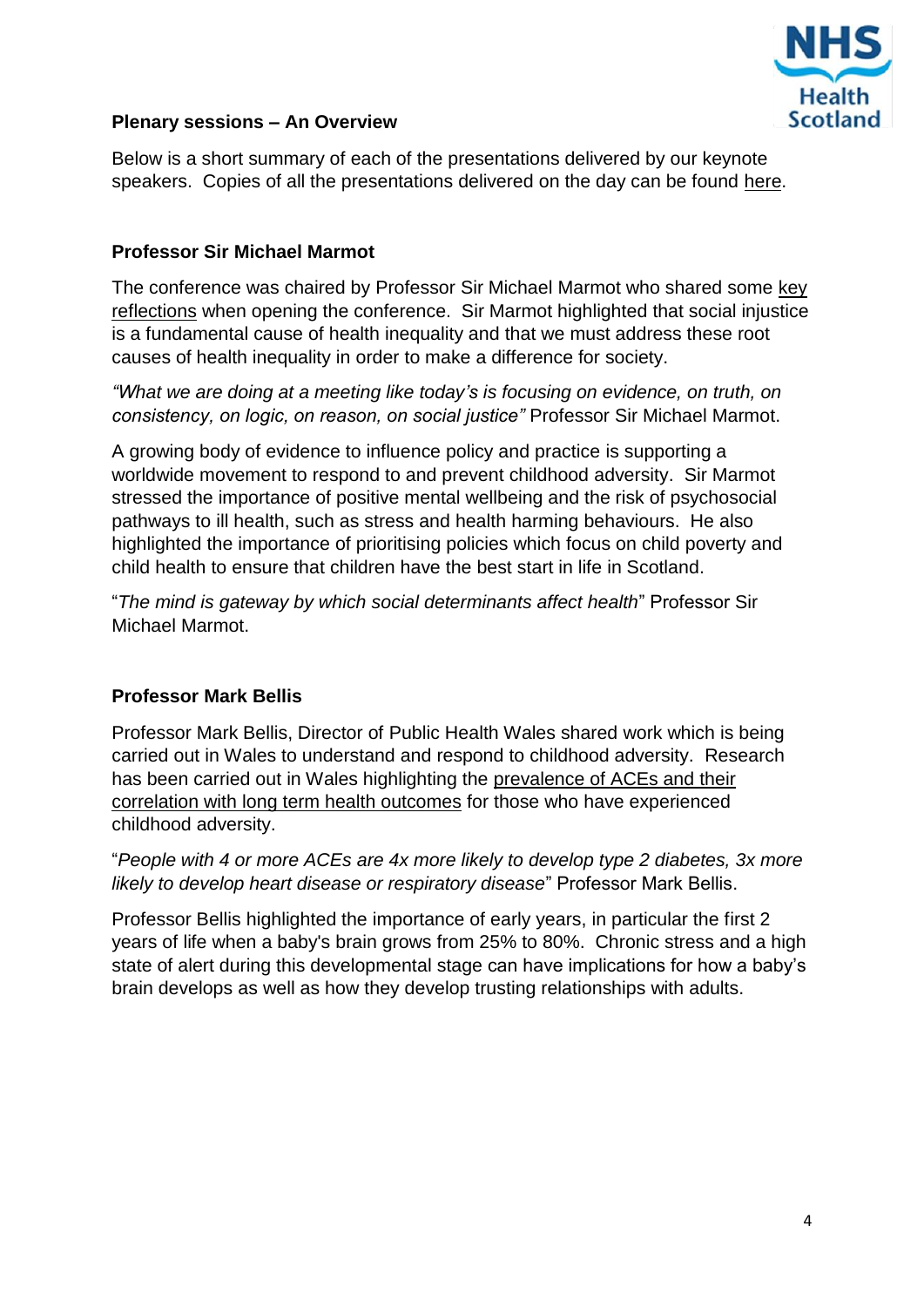

Whilst ACEs are more common in areas of deprivation, individuals and families

living in more affluent areas still experience childhood adversity with long term health implications. However, some individuals and families respond differently which can contribute to the resilience of children, now and across the life course.



Policy development in Wales, through an

'ACE informed lens', is being influenced by our growing understanding of the impact of childhood adversity. In 2017 a multi-agency ACE hub is to be established to help organisations, communities and individuals across Wales tackle ACEs by bringing together people who are knowledgeable, skilled and experienced in this area. Examples of current practice include the inclusion of ACE knowledge in local level policy plans, the development of family resilience tools for Health Visitors and mental health responses in association with police activity. Preventing and responding to ACEs is being built into programmes of work across health, education and police.

#### **Dr Emma Williamson**

Dr Emma Williamson from NHS South London and Maudsley [shared learning](http://www.healthscotland.scot/media/1268/3_emma-williamson-presentation-polishing-our-diamonds.pdf) from her experiences of working within homeless hostels and providing a 'Psychologically Informed Environment' for people experiencing homelessness.

Dr Williamson spoke of her experiences of working with vulnerable individuals who experienced a 'revolving door' of homelessness. By working with staff to engage with service users, services were provided in a way which was informed by the needs of individuals. Understanding the needs of individuals allowed key staff to develop positive relationships with vulnerable individuals and provide meaningful support for individuals, when ready.

Dr Williamson highlighted that a Psychologically Informed Environment recognises that individuals accessing services may have experienced emotional trauma which has influenced their circumstances. She shared that *"the definitive marker or a PIE is simply that, if asked why the unit is run in such a way, the staff would give an answer couched in terms of the emotional psychological needs of the service users"*  (Robin Johnson and Rex Haigh, 2011)

Outcomes have shown increased rates of engagement with psychology, addiction and primary care services. There was also significant decreases in contact with criminal justice systems. Within the hostels there were reductions in rates of self-harm, aggression and substance misuse.

**VHS** [@VHSComms](https://twitter.com/VHSComms) [28 Nov 2016](https://twitter.com/VHSComms)

[@Dr\\_EWilliamson](https://twitter.com/Dr_EWilliamson) debunks myth re people not engaging with services: it is services that don't engage enough #**[adversityinchildhood](https://twitter.com/hashtag/adversityinchildhood?src=hash)** [@NHS\\_HS](https://twitter.com/NHS_HS)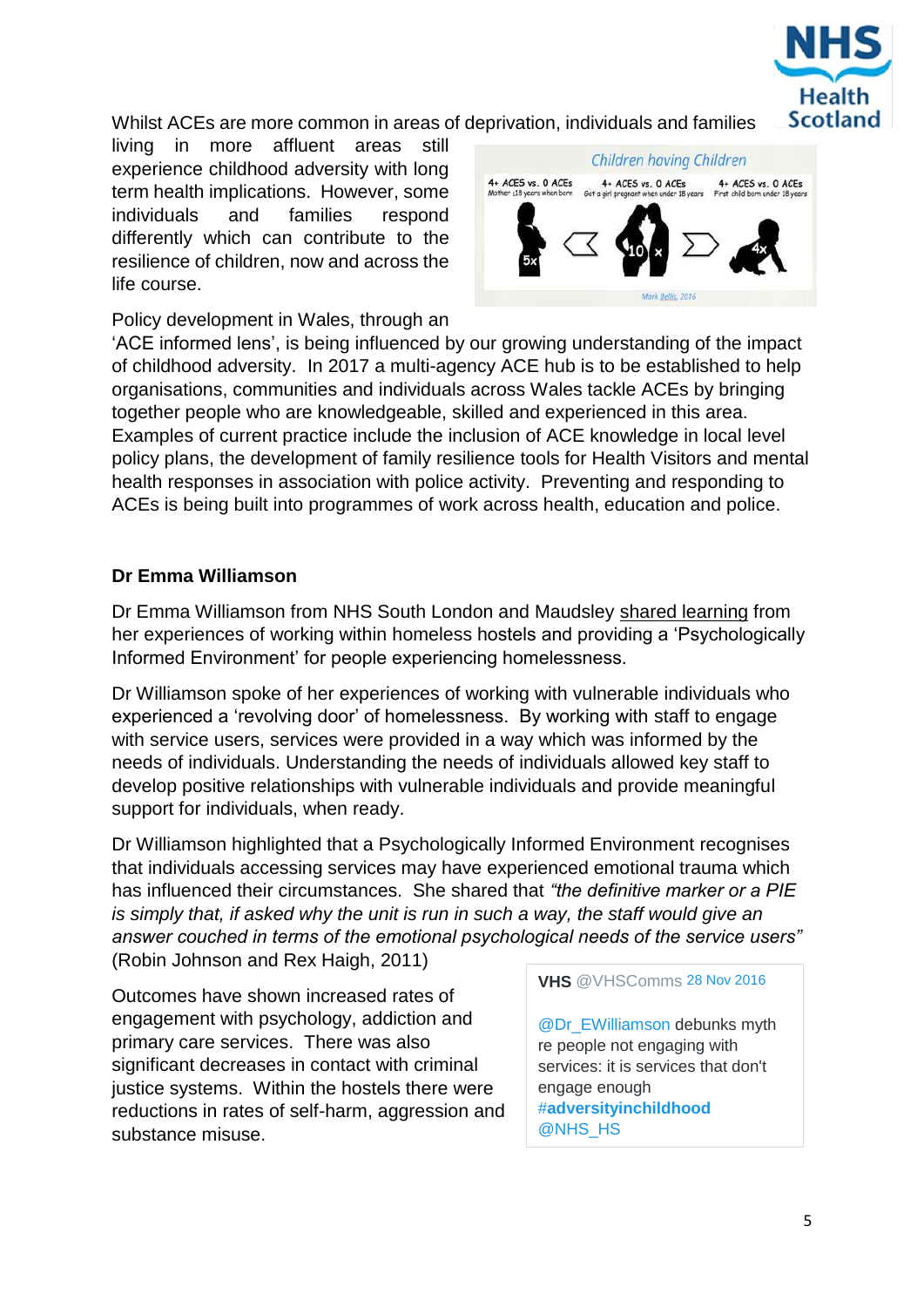

## **Dr Michael Smith**

Dr Michael Smith offered an opportunity for delegates attending the conference to consider the value of knowing their [own ACE score.](http://www.healthscotland.scot/media/1269/4_michael-smith-presentation-aces-to-diamonds.pdf) Using a live voting system, Dr Smith asked delegates to consider their own childhood experiences and reflect on experiences of adversity. This exercise was optional and anonymous.

*"There are risks in 'pathologising', 'professionalising', or 'projecting' ACEs"* Dr Michael Smith

*"We need to see ourselves as individuals rather than professionals in order to really make the most of all our collective strengths"* Polishing our Gems participant – anonymous.

By carrying out this exercise Dr Smith addressed the question, is it really safe to ask about ACEs? This prompted discussion and enquiry throughout the day, considering the importance of understanding and knowing an individual's ACE score and consideration of what to do with an ACE score when you know it. By posing these questions Dr Smith was creating an opportunity for delegates to identify where there is a culture of blame, shame or punishment and introduce the PACE approach to communication – Playfulness, Acceptance, Curiosity and Empathy.

*'PACE focuses on the whole child, not simply the behavior. It helps children be more secure with the adults and reflect upon themselves, their thoughts, feelings and behaviour, building the skills that are so necessary for maintaining a successful and* 

*satisfying life. For adults, using PACE most of the time, they can reduce the level of conflict, defensiveness and withdrawal that tends to be ever present in the lives of troubled children.' (Dyadic Developmental Psychotherapy Network, website accessed January 2017).* 

1. **[Safe Families](https://twitter.com/SFFCScotland)  Scot** [@SFFCScotland](https://twitter.com/SFFCScotland) [28 Nov 2016](https://twitter.com/SFFCScotland/status/803180824531087360)

Even with 4 or more ACEs, a child's outcome improves if they have at least 1 adult they trust who they can speak to. #**[adversityinchildhood](https://twitter.com/hashtag/adversityinchildhood?src=hash)**

#### **Dr Catherine Calderwood**

Dr Catherine Calderwood opened the afternoon session of the Polishing our Gems conference and took the opportunity to reflect on her role as both clinician and Chief Medical Officer for Scotland, sharing her understanding of the implications of childhood adversity. Dr Calderwood spoke of the compelling evidence of the implications of childhood adversity and the challenges we face in Scotland for example, our relationship with alcohol and drug misuse.

*"The importance of that early, early intervention when we see circumstances in which children are being brought up and where they are likely then to go on to develop longer term problems"* Dr Catherine Calderwood*.*

Dr Calderwood stressed that no sector or profession, no policy or strategy, is able to prevent or respond alone. She highlighted key national policies which have a significant role in supporting this response – GIRFEC, the Early Years Collaborative,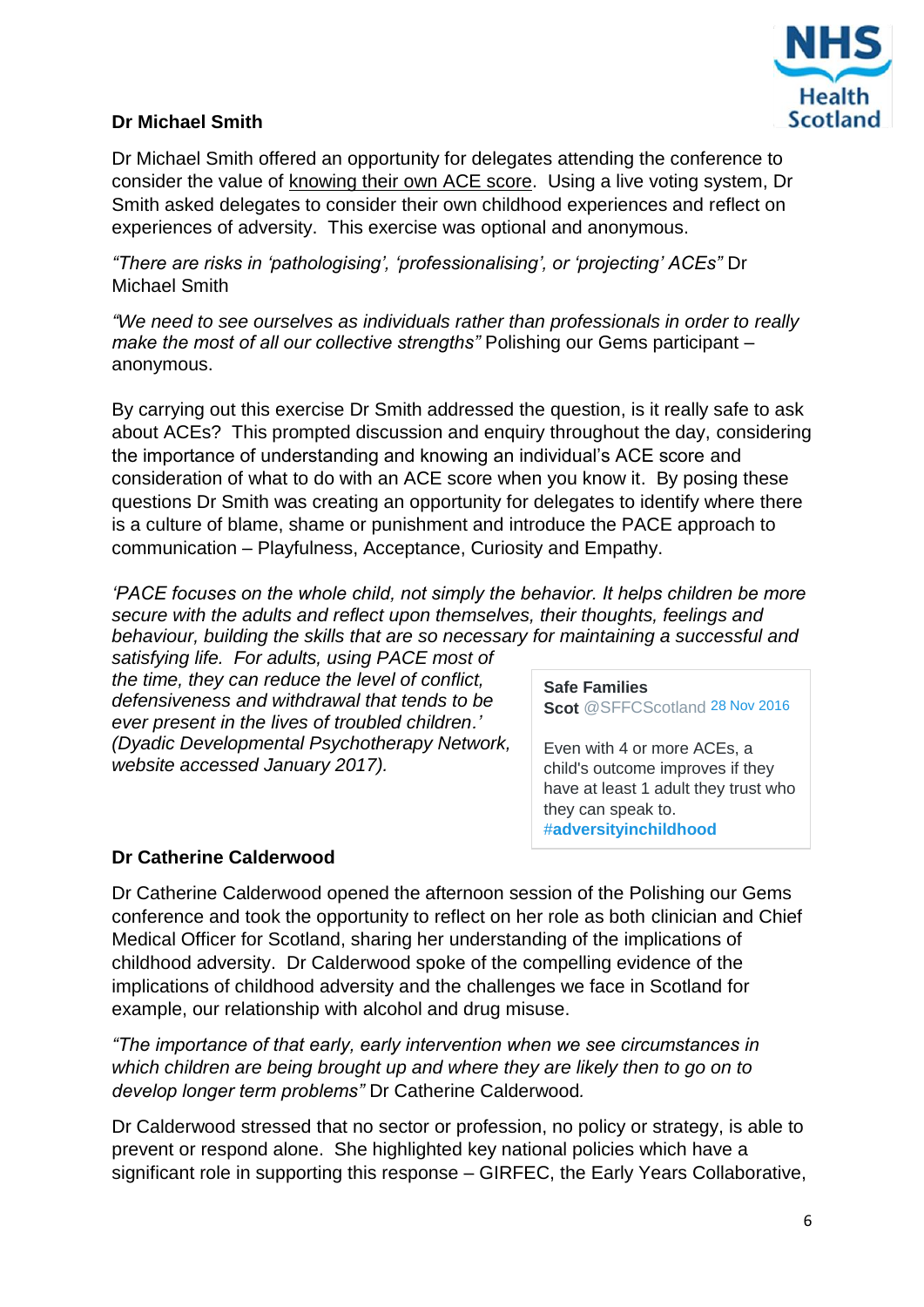

link workers and Closing the Attainment Gap. Central to all of this is ensuring that the rights and wellbeing of children are at the heart of our services.

Dr Calderwood concluded by reflecting on priorities in Scotland to achieve equality and equity for children. There is a higher risk of adverse childhood experiences for children and families living in deprived communities across Scotland but in order to tackle this inequality we must tackle the social determinants of health.

*"Real leadership, I think, in this area is shown by the commitment of you all (conference delegates) in the room, the fact that the conference is not only full but oversubscribed*" Dr Catherine Calderwood.

1. **Olivia McLeod** [@OliviaMcLeodSG](https://twitter.com/OliviaMcLeodSG) [28 Nov 2016](https://twitter.com/OliviaMcLeodSG)

Heartfelt tale from [@CathCalderwood1](https://twitter.com/CathCalderwood1) illustrating reality of inequality from birth. Changing that must be our mission #**[adversityinchildhood](https://twitter.com/hashtag/adversityinchildhood?src=hash)**

## **Professor Nancy Loucks OBE**

Professor Nancy Loucks addressed conference delegates about the impact of imprisonment on families, within the context of Adverse Childhood Experiences. Professor Loucks highlighted the impact of having a family member in imprisonment on children and families. This included an impact on housing, school performance for children, social networks, mental health and physical health. As well as considering the impact of imprisonment of a family member for children growing up,

Nancy Loucks also highlighted how this can result in intergenerational involvement in the criminal justice system.

Professor Loucks highlighted the need for, and opportunities to, support families who are connected with the criminal justice system.

An estimated 27000 children in Scotland have a parent go to prison each year. 65% of boys with a convicted parent go on to offend themselves. (Families Outside, 2016)

*"We have to work together to this. There isn't a single agency solution, this is something that we are having to identify what the risks are and be able to work on those, sharing that information, sharing the approaches….we can't just compartmentalise these into our areas of expertise",* Professor Nancy Loucks.

Professor Loucks shared key resources in Scotland such as the Framework for the Support for Families Affected by the Criminal Justice System, GIRFEC and specific resources produced by Families Outside. Professor Loucks also took this opportunity to highlight the need for more understanding of the specific impact of having a family member in imprisonment, and understanding this specific indicator of childhood adversity.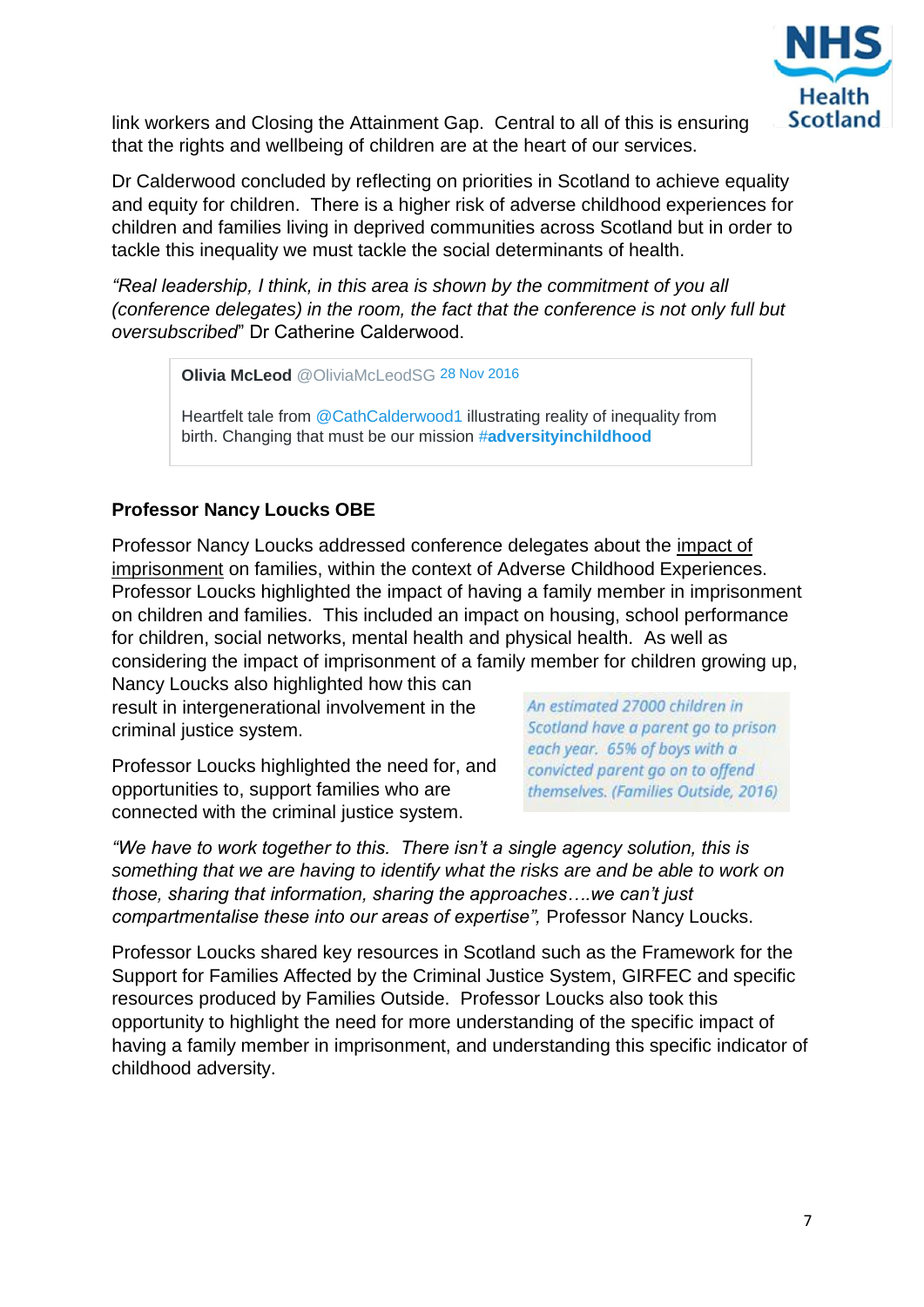

## **Professor Helen Minnis**

Professor Helen Minnis spoke about her research into Adverse Childhood Experiences and considered how we can apply this learning to supporting children and families to develop resilience. Professor Minnis stressed the 'dose response' to ACEs and considered the 'ACEs load' that children who have experienced adversity may carry. Professor Minnis specifically spoke about research which explored associations between childhood adversity and neurodevelopmental disorders such as ADHD and tick disorders. This research highlighted that there are a number of factors which can be linked to the development of neurodevelopment disorders and complex problems associated with childhood adversity.

Professor Minnis highlighted that the most effective interventions are 'loving family care'. Research is ongoing to explore how families can be supported to improve family relationships and reduce the prevalence of intergenerational ACEs.

1. **Claire Gibson** [@ClaireGibsonEDI](https://twitter.com/ClaireGibsonEDI) [28 Nov 2016](https://twitter.com/ClaireGibsonEDI)

Trauma informed service is essential - asking people about ACE and taking a multi disciplinary approach [#SiloBusting](https://twitter.com/hashtag/SiloBusting?src=hash) #**[adversityinchildhood](https://twitter.com/hashtag/adversityinchildhood?src=hash)**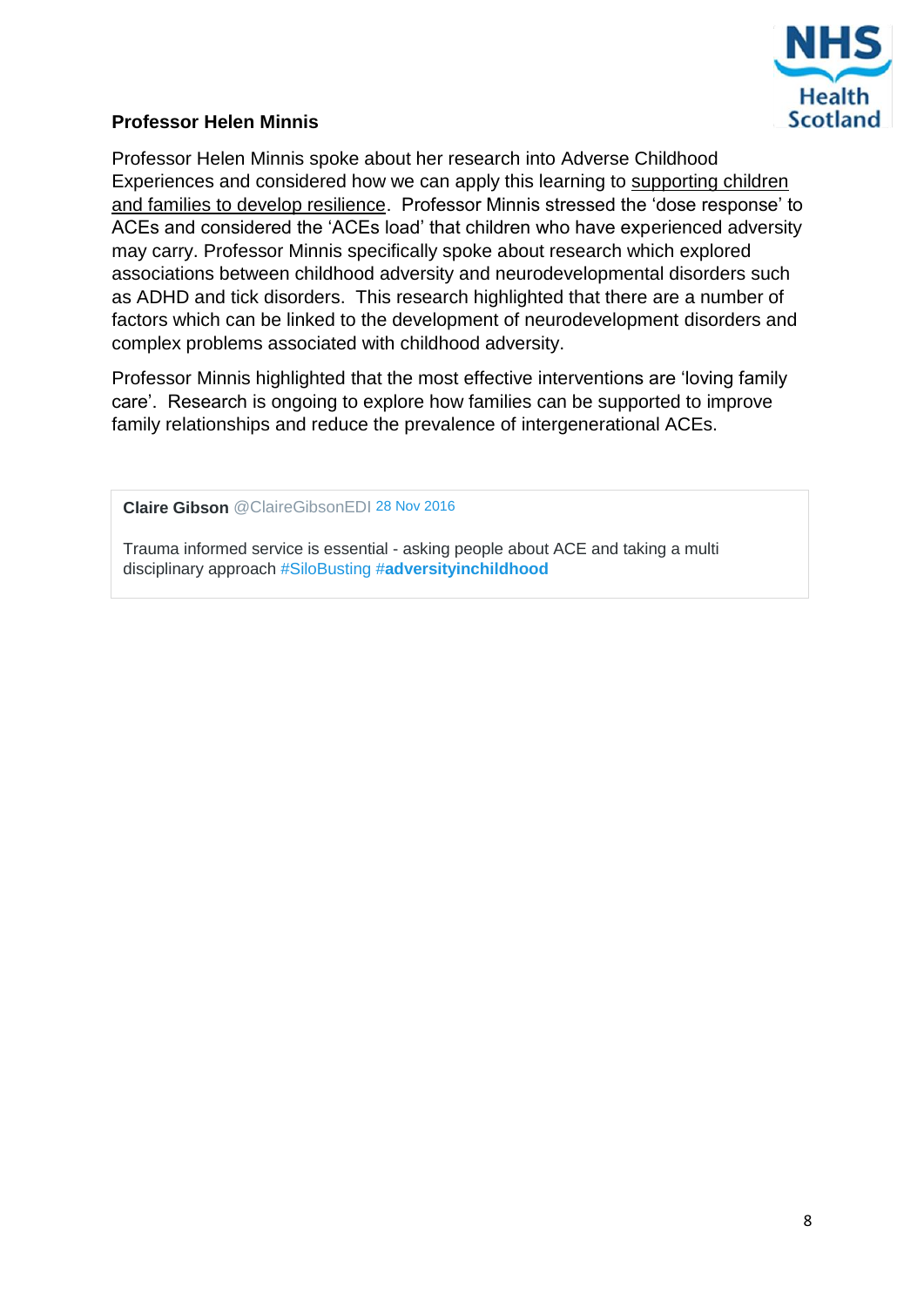

## <span id="page-8-0"></span>**Polishing our Gems: Discussion points**

Polishing our Gems was an opportunity to engage key stakeholders in discussion about action to prevent and respond to childhood adversity. Below are some key themes which emerged from these discussions:

There is an **appetite to respond** to our understanding of ACEs and effective responses are already being implemented. There are opportunities to learn from this work already underway, as well as opportunities to influence new and emerging areas of work.

The prevalence and implications of **ACEs need to be considered across all sectors**. The association of ACEs with poor outcomes across the life course is an issue for the workforce across all statutory and voluntary sectors.

Supporting people to have positive, fulfilling and supportive **relationships** is fundamental for preventing and responding to childhood adversity. It was widely acknowledged that positive relationships, with trusted adults, can have a significant impact. It is important for health and social care services to work collaboratively to value and reinforce these relationships.

Harnessing empathy and **raising awareness and understanding of ACEs** is central to preventing and responding to childhood adversity. This includes an appreciation of language and understanding how different people consider their experiences in different ways.

Recognising our own experiences and seeing ourselves as individuals, not just service providers, would contribute to the provision of **reflective services**. Moving from a culture of blame, shame and punishment to one of understanding, nurturing and healing is fundamental for supporting individuals and families. Peer mentoring and sharing lived experiences is an approach which can be hugely valuable.

**Communication** across organisational boundaries is essential for identifying the most effective ways of supporting individuals and families. Recognising the connections across organisations and the need to communicate between services is important for design and delivery of effective services.

Fundamental to supporting individuals and families to respond to ACEs and break the cycle of intergenerational ACEs is our ability to **harness and build resilience**. Our understanding of attachment closely aligns to the impact of adverse experiences on children. We know that our ability to form relationships develops in the **early years** and can have a lasting impact on our social, emotional and cognitive development.

Ensuring that our **workforce has an understanding of the complexity of childhood adversity** is essential to ensuring that individuals have meaningful engagement with services. Tacit understanding of complex needs of clients needs to be translated into competencies for staff across all sectors. It is particularly important for professionals such as teachers, police, dentists, and chiropractors, who come into contact with people who have experienced adversity but don't always know it.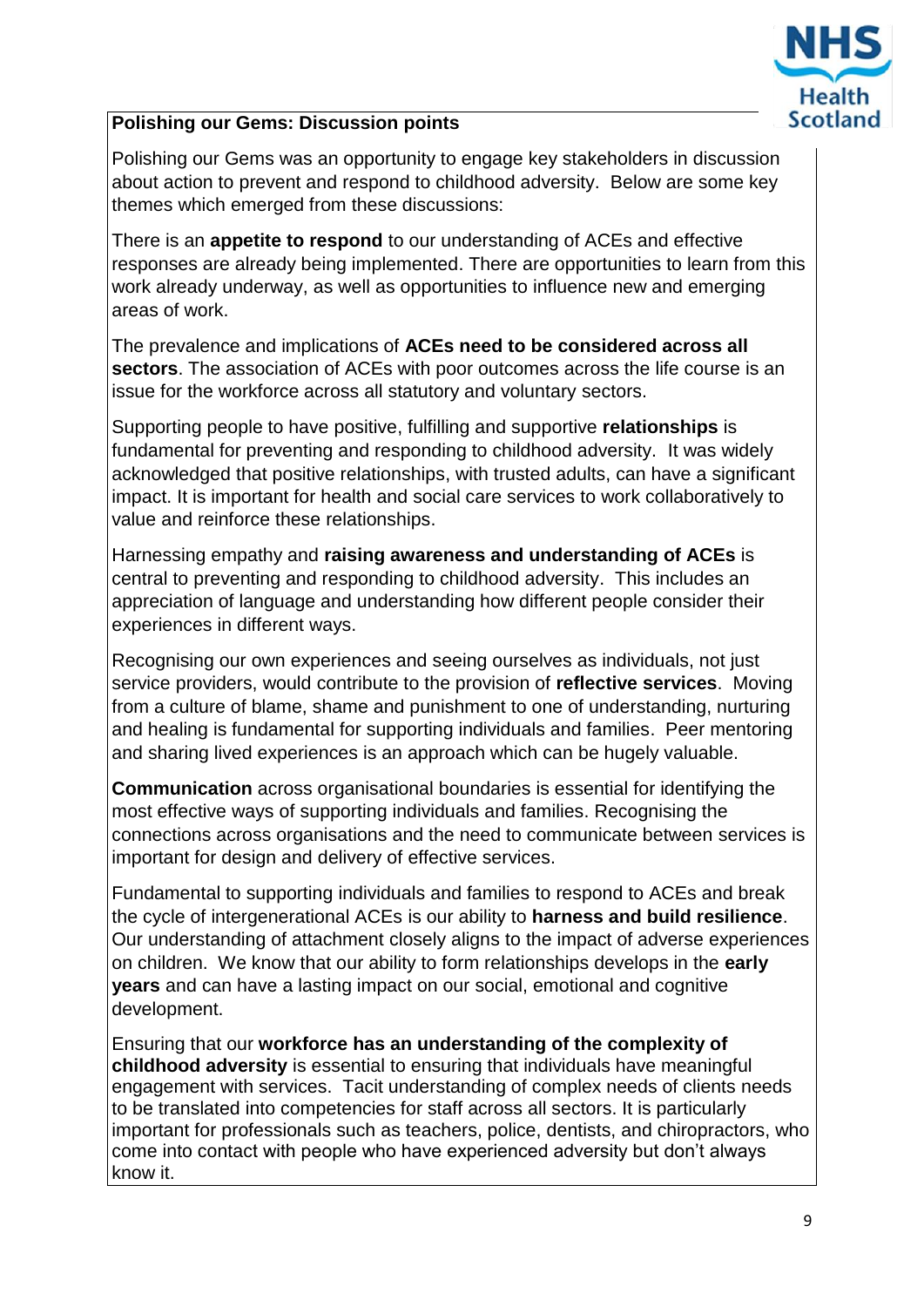

#### <span id="page-9-0"></span>**Workshop sessions**

Below is a summary of each of the workshops which were held throughout the day. Each workshop was delivered twice, once in the morning and once in the afternoon.

## **Psychology and Trauma Informed Practice – Challenges and Opportunities (Workshop 1)**

This workshop focused on sharing learning and experience from trauma informed services in Glasgow and Fife. NHS Greater Glasgow and Clyde Psychological Trauma Service shared their experiences of implementing a trauma informed service for female offenders within the Scottish Prison Service, in partnership with Glasgow City Council. NHS Fife and Better Than Well shared their experiences of setting up a similar service within the Fife region.

Key discussion points from the workshop session:

- Building trust through means necessary and sustaining consistent approaches with service users is important for establishing trust and positive relationships with service users.
- Engaging with individuals and families can be difficult and often intensive outreach is required in order to effectively engage with vulnerable individuals. Available resources, such as finances and capacity, can often limit the effectiveness of services to reach individuals. These barriers must be addressed in order to ensure that services are as accessible as possible. Providing quick appointments and flexibility are examples of effectively approaches for engaging with service users.
- Evidence highlights that early intervention is crucial to make a difference for children and families who are experiencing adversity. Whilst this is understood there are difficulties in translating this into practice. Sharing information between agencies is one example, as well as being able to respond to the needs of children and families quickly.
- There are a number of examples of practice that would fit criteria of Psychologically Informed Environments but how can these be endorsed as such? Is meta-analysis required to identify best or good practice in this field?

#### **Preventing Future Offending – A Holistic Approach (Workshop 2)**

This workshop explored learning from working with young people who have experienced ACEs. One element of the workshop was focused on work which has been carried out in schools to engage with young people who have experienced ACEs. Another was work which has been carried out with young offenders in Polmont Young Offenders Institute. The focus was to share learning from work to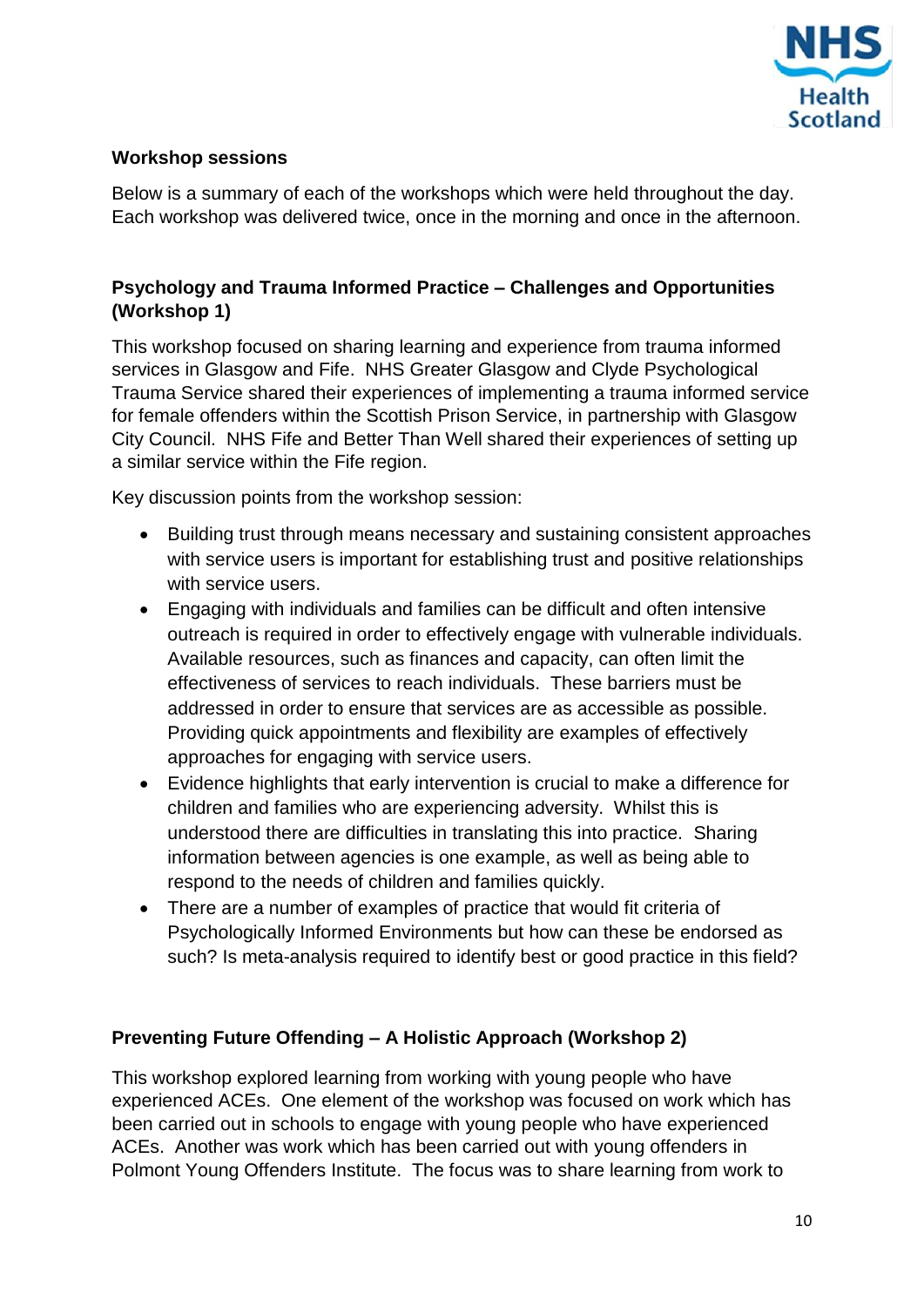

reduce offending and understanding about the importance of staff knowledge on adolescent brain development and childhood adversity.

Key discussion points from the workshop session:

- Peer mentoring services are a key element of support which can be provided for young people. The impact of sharing lived experience and the possibility of change should not be underestimated and the importance of this in providing confidence and reinforcement of positive behaviours, such as hope and determination.
- Co-production is a valuable approach to developing services, in partnership with people who have lived experience of childhood adversity. Sharing and building on personal experiences can generate successful initiatives which are effective in engaging with people and involving them in service delivery.
- Relationships with trusted adults are fundamental to building resilience and making a difference for people. The importance of changing the way some people interact with young people was highlighted, ensuring an understanding that kindness and respect can have a significant impact on young people.
- Different organisations need to communicate and work together so that services can identify opportunities to talk across boundaries.
- Pursuing opportunities to develop our workforce to ensure that people delivering our services are aware of the impact of childhood adversity and their role in preventing and responding to adversity. We must make sure that knowledge is accessible across the workforce so that police, teachers, healthcare staff, local authorities and third sector organisations are all applying our understanding to ongoing work.

## **Early Intervention – Supporting 'overloaded' families and building resilience (Workshop 3)**

This workshop focused on work which is being carried out across Scotland to support families to build resilience and consider how professionals can support families who have experienced adversity.

NSPCC delivered a practical session looking at what gets in the way of parent-child relationships and how professionals can develop their interactions and work in a different way to improve family relationships. Edinburgh City Council's Psychology of Parenting Project provided delegates with direct experience of how their 2 parenting programmes (Incredible Years and Level 4 Group Triple P) engage with and work with parents/carers.

Key discussion points from the workshop:

• Sometimes past experiences are so traumatic and parents' current situations so complex that intensive therapeutic approaches are needed for parents to become aware of their behaviour and how it impacts upon their children.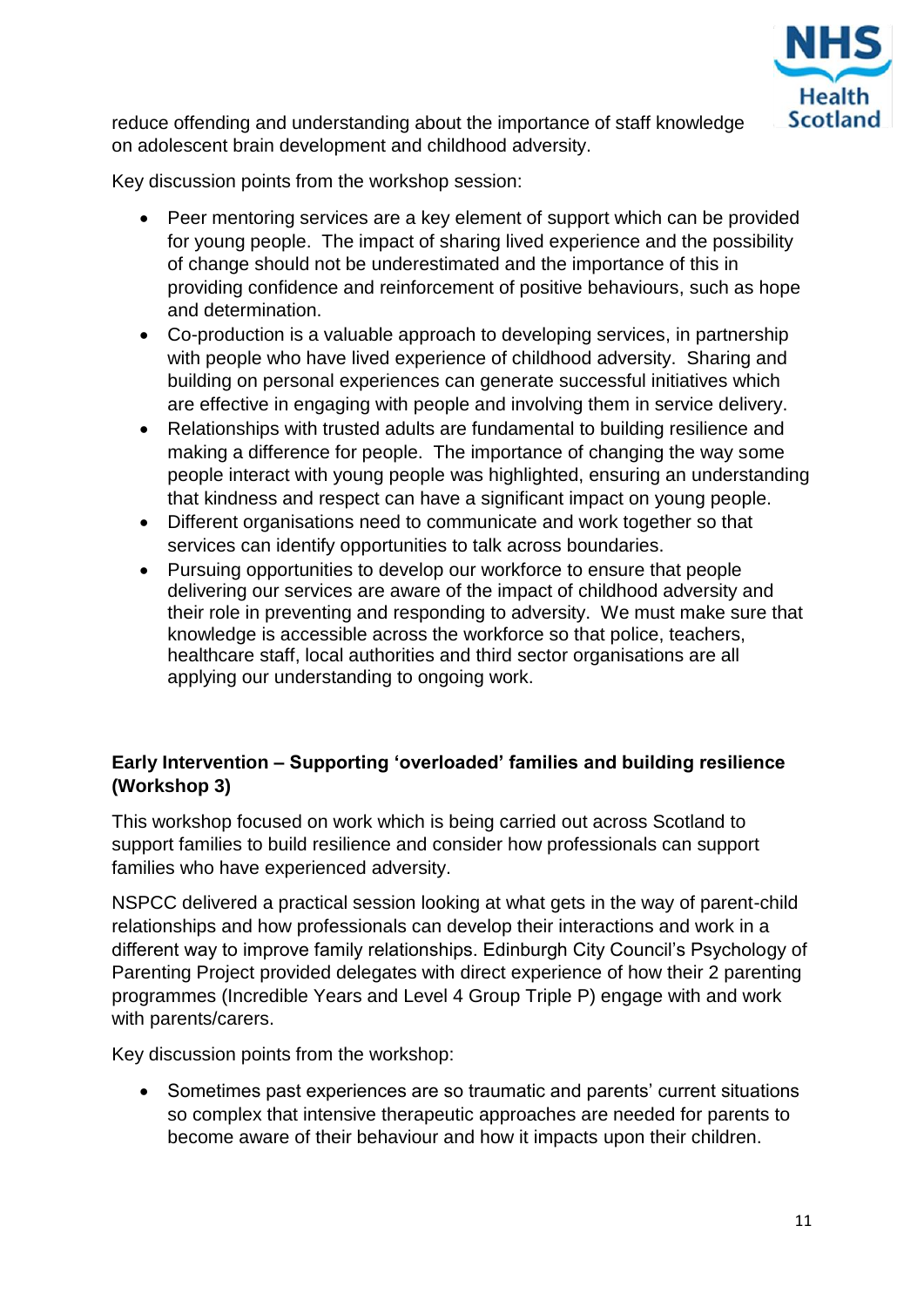

- Supporting parents to be self-reflective and aware of their behaviours and how these are impacting on their children is key to building resilience in families. Effective techniques discussed at the workshop include sharing information, discussion with parents individually or in groups and feedback. Video methodology was highlighted as an effective technique for facilitating this reflective process and for the Triple P classes, role play is helpful.
- Building resilience of parents and improving the way they relate to/parent their children will improve children's experiences and reduce further transmission of ACEs.
- Positive relationships with trusted adults are important for individuals and families. These relationships can be within the public sector or within the third sector. Everyone should be aware of the impact of trauma and the importance that one good relationship can have on establishing hope and positivity.

*"The essential ingredient in providing support to a family that can help foster resilience is to build a positive, trusting relationship with that family"* Fiona Crawford, NHS Greater Glasgow and Clyde.

## **An organisational response to ACEs (Workshop 4)**

Exploring an organisational response to ACEs, this workshop considered the experiences of two organisations who have worked with young people to mitigate ACEs and respond to the impact of ACEs in their services.

Key discussion points from the workshop:

- Organisations must be very careful that they do not replicate ACEs when young people come into their services and should build their services around young people, not around the professionals. Individually centred, intensive approaches with an emphasis on consistency and building on the strengths of the young person are key to this.
- There was acknowledgement that although organisations have explicit values about being respectful and taking an assets based approach there can be a tendency to be judgemental and to categorise young people.
- The role that a trusted adult can play in minimising the impact of adversity was seen as a big theme and that is the role these services were aspiring to have. Professionals often feel a need to "fix" the problems rather than just listen, and a trusted person who will listen is what is missing from these young people's lives. Practitioners in statutory services often have a very short time to interact with clients/patients but in a short time you can still ask the right questions, and refer to the right services.
- Children want to feel "claimed" and want to feel loved. Feeling loved should be an outcome but this can be challenging for professionals and services when undertaking their support role? What would a target for that outcome look like?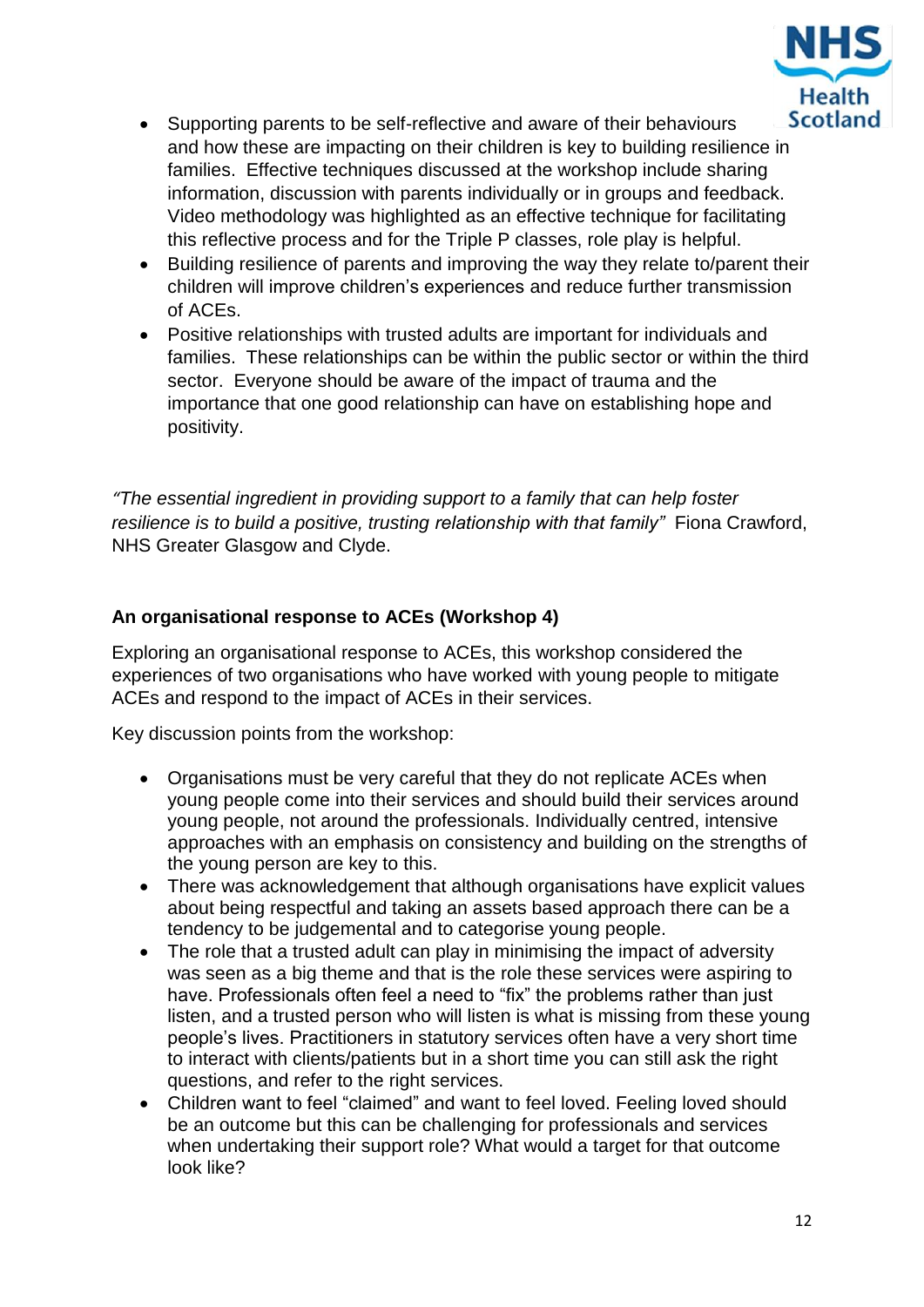

 Developing resilience within families is important but it is also important that this is recognised between services and those providing intensive interventions. It is important that services don't contradict each other's efforts and 'retraumatise' vulnerable young people.

*"No young person is beyond help – I think that was a theme of the day"* Jackie Willis, Early Years Scotland.

## **Mitigating against ACEs – the importance of a multi-agency response (Workshop 5)**

The Scottish Government has commissioned NHS Education for Scotland to develop a national training framework to support the Scottish workforce to respond to the needs of survivors of trauma and abuse across the lifespan. This workshop provided a review and update on the principles and practises of trauma-informed care and explained the progress and challenges faced in developing a multi-agency knowledge and skills framework for trauma and abuse.

Key discussion points from the workshop:

- There is tacit understanding of the complex needs of clients but it's hard to know what skills are needed for working with vulnerable clients. Knowing what competencies staff require would be helpful for planning how the needs of clients can be met by services.
- GP services are well placed to be aware of intergenerational cycles of childhood adversity. Considering this, broadening support for community mental health services and ensuring that link workers are bridging the gap between health centre services and GPs will help to ensure health centres are providing integrated health and social care services.
- Raising awareness of the needs of survivors of trauma and abuse with professionals such as dentists, chiropractors, and podiatrists is particularly important. This portion of the workforce may come into contact with vulnerable clients without being aware.
- Strong leadership with multi-disciplinary teams/services are essential for establishing effective patient-centred plans. Considering current priorities around outcomes focused approaches, should we be upskilling the workshop to increase the focus on patient need? This would ultimately result in achieving better outcomes as patient need would be appropriately met.
- A key enabler for the Govan Social and Health Integrated Project is the extension of appointment times, enabling patients with complex needs to be brought back to the health centre for a 30 min appointment.

*"ACEs should be addressed by everyone and not seen as the work of one professional body"* Polishing our Gems delegate*.*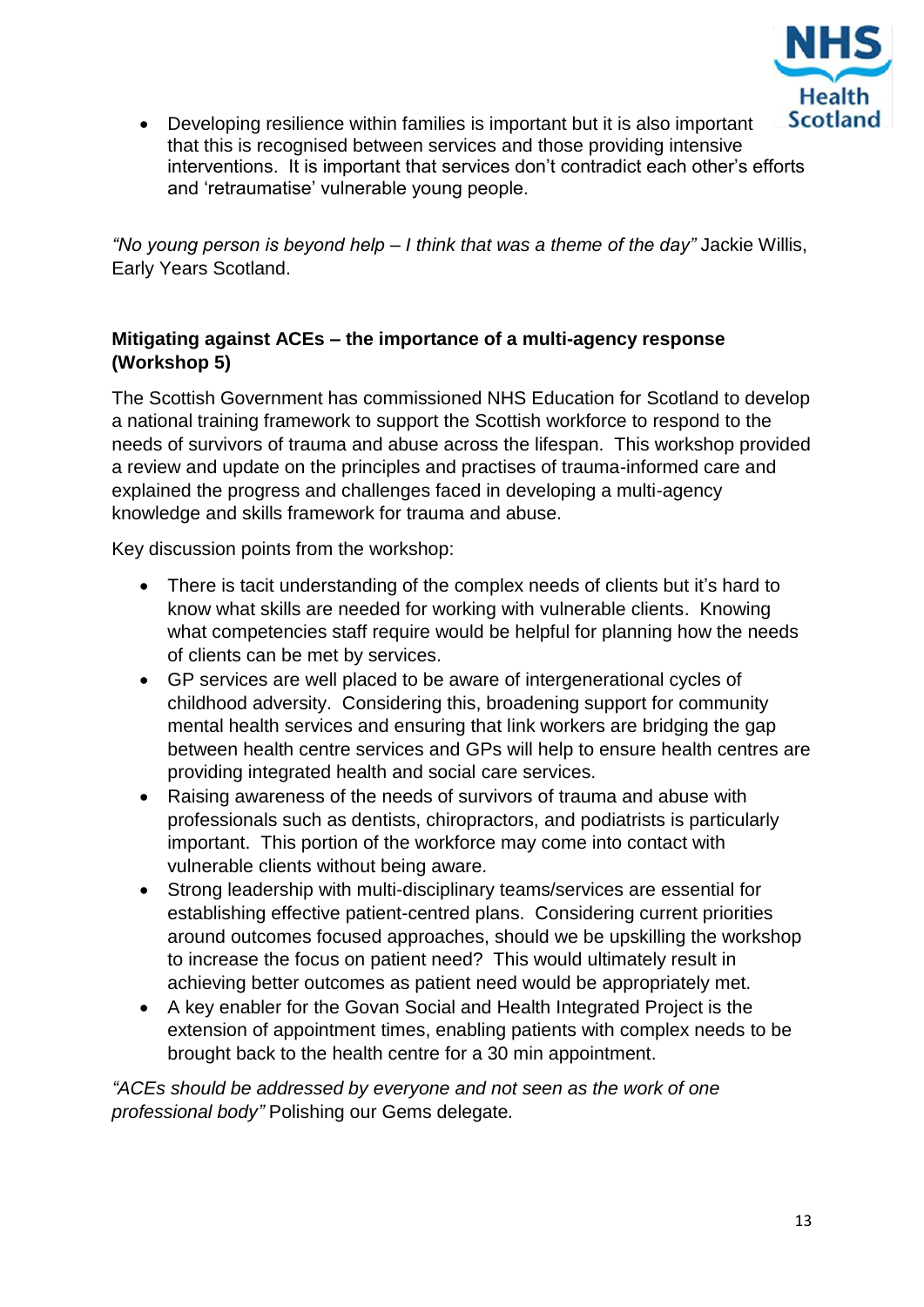

## <span id="page-13-0"></span>**Event evaluation: What delegates told us were their 'take away' messages**

We asked delegates at the conference to consider what their 'take away messages' were from the event. Key themes which emerged included:

#### *Relationships*

The importance of relationships and how everyone has a role in supporting people by demonstrating kindness and respect. Positive relationships can have a significant impact on people.

## '*Relationships matter*'

'*Homelessness is rooted in relationless-ness'*

#### *Engagement with services*

Psychologically Informed Environments (PIE) are a valuable approach for providing services which are accessible for vulnerable people. Recognising the needs of service users and engaging with and delivering services in ways which are meaningful for individuals can have an impact.

*'Psychologically Informed Environments are a good tool for understanding the people we work with'*

*'Recognising the barriers in place for people to engage with services reinforces thoughts about service barriers being a barrier as opposed to person barriers'*

#### *Resilience*

Reinforcing the importance of attachment theory, especially from an early age is fundamental to building resilience.

'*Has confirmed importance of attachment theory and how we need to modify our services to address attachment problems'*

'*By looking at ACE's and resilience we can improve outcomes for future generations'*

#### *Sharing knowledge and understanding*

Our understanding of ACEs is growing but there are challenges in translating this into action and informing practice and policy. There is a recognition of a need to keep doing what we are doing and continually develop approaches.

*'a lot of intervention work around ACE's taking place but that perhaps this need to be more joined up, or reported on, evaluated and shared more collectively'*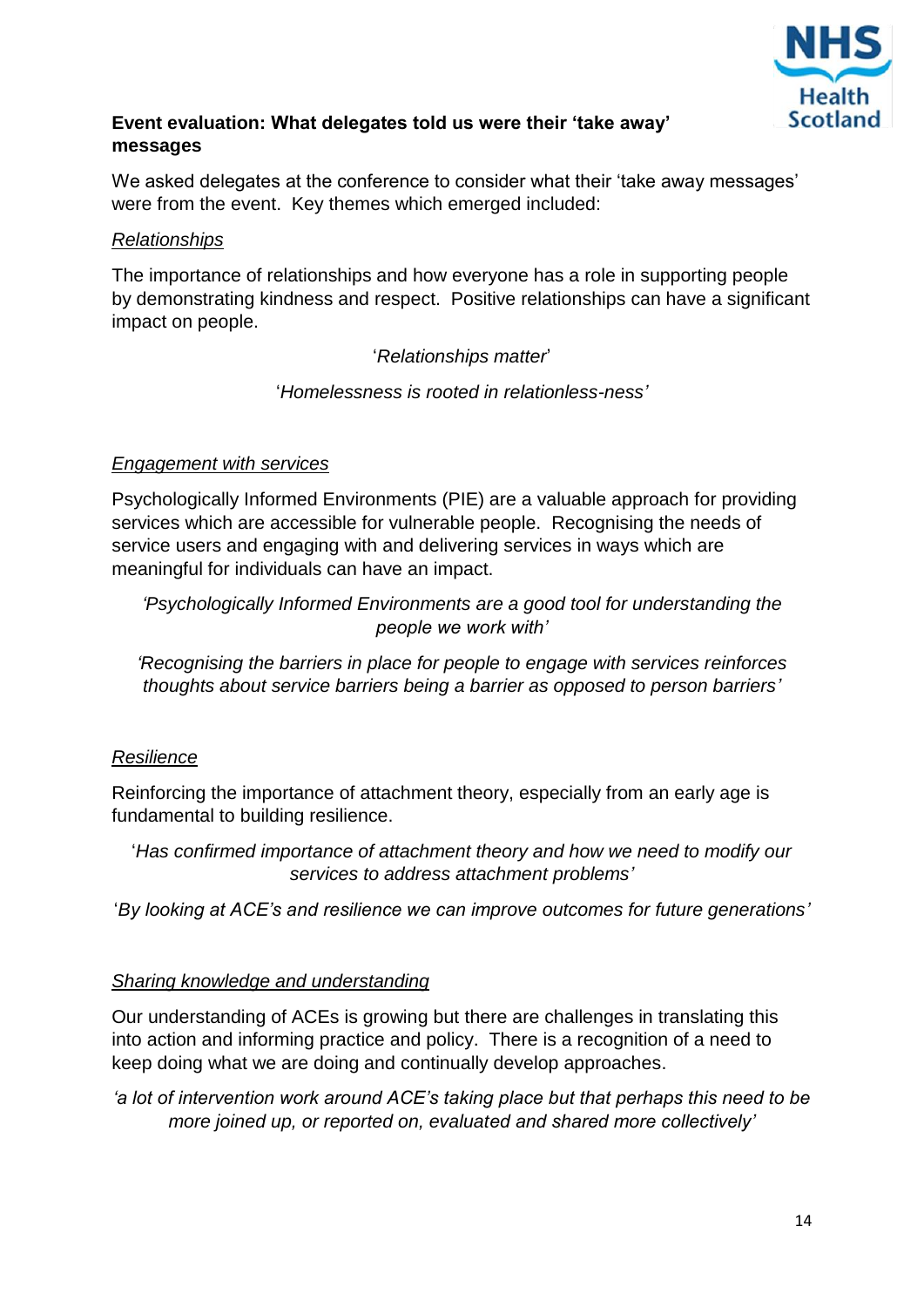

#### *ACEs are preventable*

Prevention of ACEs is a key element of action which focuses on early intervention, breaking the cycle of intergenerational ACEs and ensuring families have the support they need to positively parent children. By tackling the causes of adversity as opposed to the results, ACEs can be prevented.

*'Importance of addressing risks for families affected by criminal justice system involvement'*

*'Providing services in a way which is sensitive to the impact of intergenerational ACEs'*

#### <span id="page-14-0"></span>**Event evaluation: What delegates told us would be their next steps**

The conference was an opportunity to bring together a diverse range of stakeholders to focus on childhood adversity, considering both preventative approaches to childhood adversity as well as responses to support vulnerable children and families who have experienced ACEs.

Conference delegates gained knowledge, increased awareness and new ideas around childhood adversity and how our understanding of the health and wellbeing implications of ACEs can influence ongoing and emerging policy and practice agendas.

We specifically asked delegates **how they will apply learning** from the event in their work. Below are some key themes which were raised by our delegates:

#### *Sharing knowledge, understanding and resources*

Participants of the conference said they would take away some of the key resources and key messages from the event and share them with colleagues. There was an emphasis on sharing this with local colleagues and partner agencies.

*'Flag up at CPP- locally modelling plan'*

*'To try and bring together local network focusing on child health, inequalities, poverty and service delivery'*

*'I will try to build new links from new contacts and areas of work to take forward a more collaborative approach in my area of work'*

*'Promote ACE-related work through polices, locally including children's services plans'*

#### *Knowledge into action*

A number of participants reflected on their role in informing and influencing policy and practice developments, in order translate our knowledge and understanding of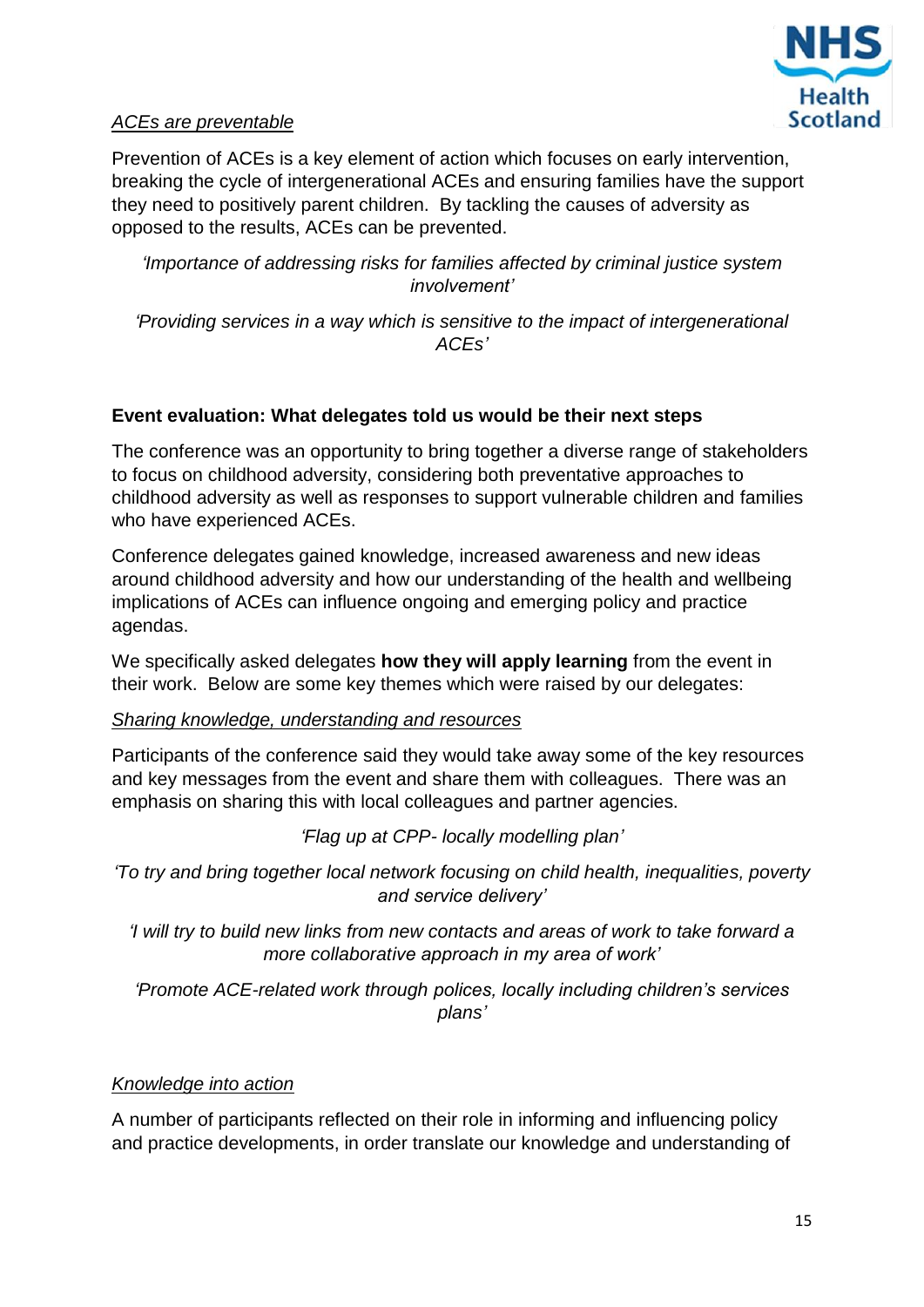

ACEs into action which can contribute to preventing and responding to childhood adversity.

*'Emphasise the importance of communication, relationship building and openness to foster greater community and better outcomes for service users'*

*'We're thinking through ways to modify our operational procedures and practices'*

*'Consider applying ACEs questionnaire in some aspects of practices'*

#### *Workforce development*

*.*

A key theme was the importance of sharing the knowledge and understanding generated, as well as supporting practitioners to apply this to their service delivery.

*'Look at how we might build more into current training we are already doing'*

*'I work with volunteers who work with families in crisis. Will bring up ACEs and attachment into our training'*

## *Psychologically informed environments (PIE)*

The use of PIE approaches in service delivery was reflected by a number of participants at the conference. Using this approach was seen as a way to develop services which are more aware of the impact of ACEs and ensuring services are person centred.

*'Review how psychologically informed our services are'*

*'Address the possible ACEs with YP. – But in a supportive way'*

*'Understand behaviours of clients'*

*'More trauma informed approach'*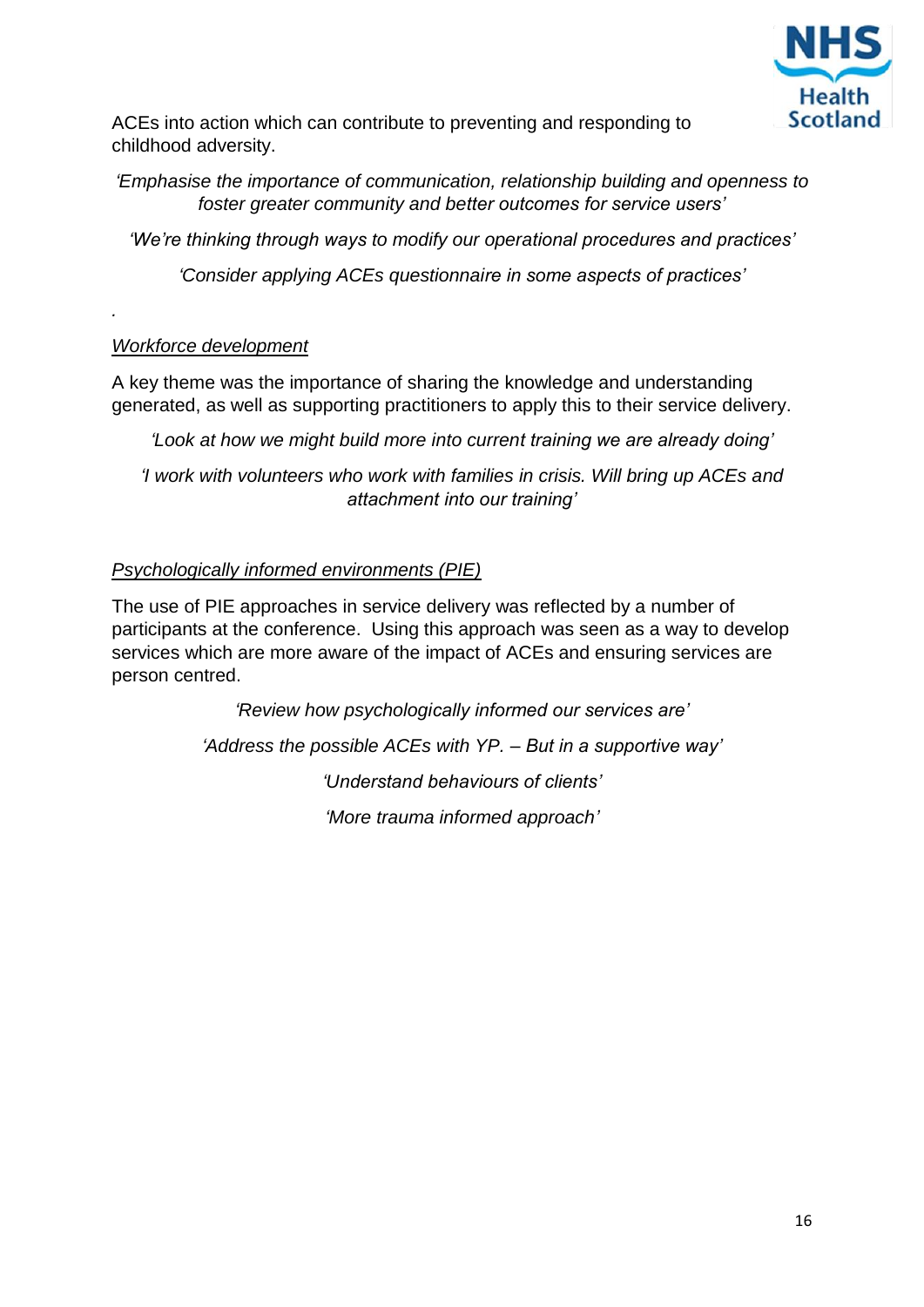

# <span id="page-16-0"></span>**Appendix 1: The Scottish ACEs Hub Membership**

| Linda de Caestecker (Chair), Director of Public NHS Greater Glasgow and Clyde<br>Health |                                                                                        |
|-----------------------------------------------------------------------------------------|----------------------------------------------------------------------------------------|
| Michael Smith, Associate Medical Director,<br><b>Mental Health</b>                      | NHS Greater Glasgow and Clyde                                                          |
| Fiona Crawford, Public Health Consultant                                                | <b>NHS Greater Glasgow and</b><br>Clyde/Glasgow Centre for<br><b>Population Health</b> |
| Matt Forde, National Head of Service for<br>Scotland                                    | <b>NSPCC</b>                                                                           |
| Adam Burley, Consultant Clinical Psychologist                                           | <b>NHS Lothian</b>                                                                     |
| Katy Hetherington, Organisational Lead for<br><b>Child and Adolescent Public Health</b> | <b>NHS Health Scotland</b>                                                             |
| Pauline Craig, Head of Population Health                                                | <b>NHS Health Scotland</b>                                                             |
| Katrina Reid, Senior Health Improvement<br>Practitioner                                 | <b>NHS Health Scotland</b>                                                             |
| Nancy Loucks, Chief Executive                                                           | <b>Families Outside</b>                                                                |
| John Butcher, Executive Director                                                        | <b>North Ayrshire Council</b>                                                          |
| Jackie Brock, Chief Executive                                                           | <b>Children in Scotland</b>                                                            |
| Sara Dodds, Office of Chief Social Policy<br>Advisor                                    | <b>Scottish Government</b>                                                             |
| Deirdre McCormick, Professional Nurse<br>Advisor - Children's Services                  | <b>NHS Greater Glasgow and Clyde</b>                                                   |
| Dr Anne Mullin, Deep End Steering Committee<br>Member                                   | NHS Greater Glasgow and Clyde                                                          |
| Prof Wendy Johnsen, School of Philosophy,<br><b>Psychology and Language Sciences</b>    | The University of Edinburgh                                                            |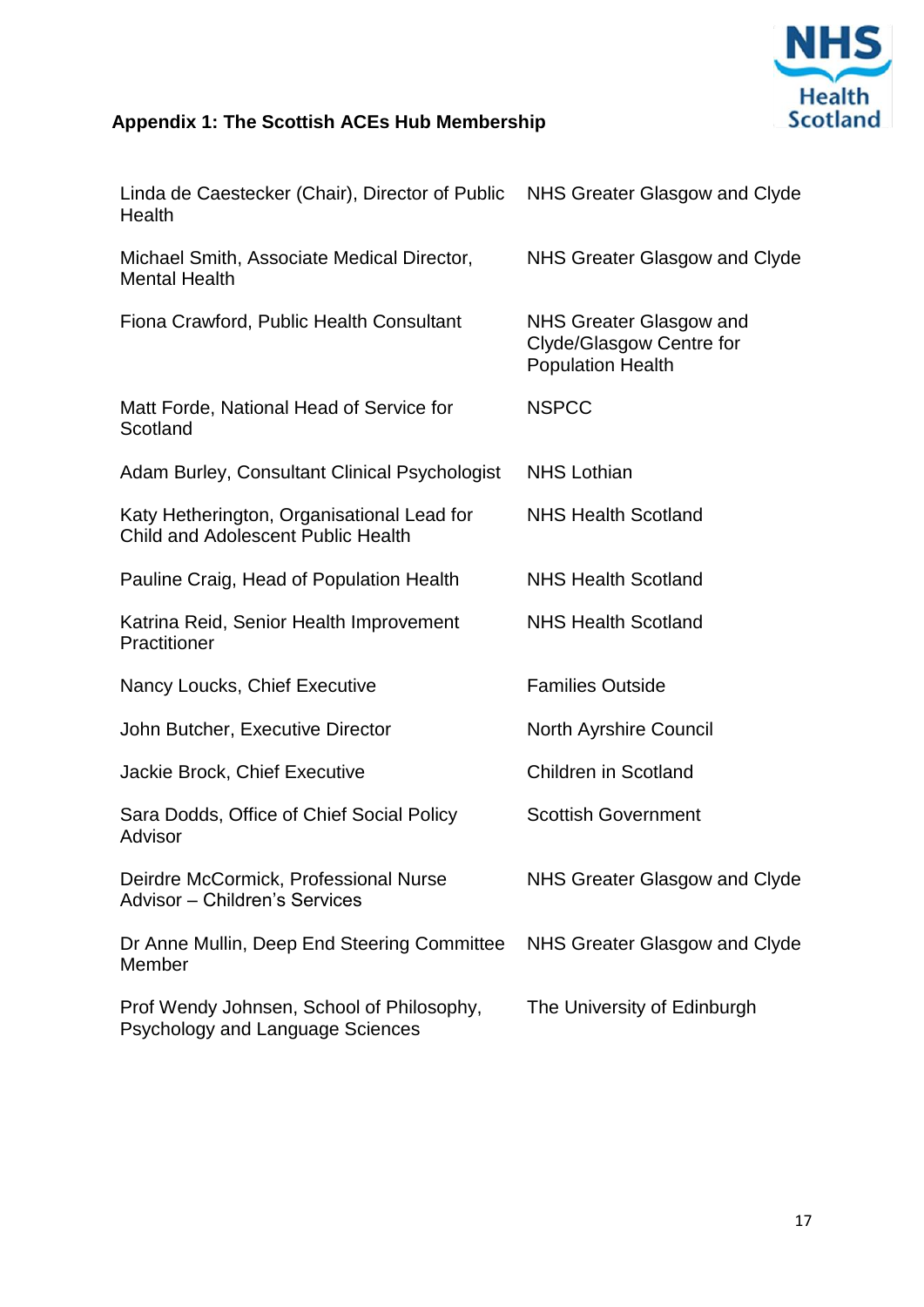

## <span id="page-17-0"></span>**Appendix 2: Additional Resources**

- ALISS (A Local Information System for Scotland) is a search and collaboration tool for Health and Wellbeing resources in Scotland. It helps signpost people to useful community support, and with an ALISS account you can contribute the many and varied resources that our local communities have to offer. [www.aliss.org](http://www.aliss.org/)
- 5 to thrive, attachment based training for children. <http://www.fivetothrive.org.uk/>
- New Orleans Intervention Model, developed by Charles Zeanah The New Orleans Intervention Model, first developed in the USA, helps social workers and judges decide whether a child should stay with their birth family or enter care permanently. [https://www.nspcc.org.uk/services-and-resources/services-for-children-and](https://www.nspcc.org.uk/services-and-resources/services-for-children-and-families/new-orleans-intervention-model)[families/new-orleans-intervention-model](https://www.nspcc.org.uk/services-and-resources/services-for-children-and-families/new-orleans-intervention-model)
- Triple P Positive Parenting Programme <http://www.triplep.net/glo-en/home/>
- Incredible Years Parenting Pyramid <http://incredibleyears.com/>
- PoPP project, Edinburgh Council: [http://www.edinburgh.gov.uk/info/20100/support\\_for\\_families](http://www.edinburgh.gov.uk/info/20100/support_for_families)
- Deep End GPs website Presentations & project information available [http://www.gla.ac.uk/researchinstitutes/healthwellbeing/research/generalpracti](http://www.gla.ac.uk/researchinstitutes/healthwellbeing/research/generalpractice/deepend/) [ce/deepend/](http://www.gla.ac.uk/researchinstitutes/healthwellbeing/research/generalpractice/deepend/)
- Psychologically Informed Environments: A Literature Review <https://www.mentalhealth.org.uk/sites/default/files/pies-literature-review.pdf>
- Dan Hughes PhD, PACE Model <http://www.danielhughes.org/p.a.c.e..html>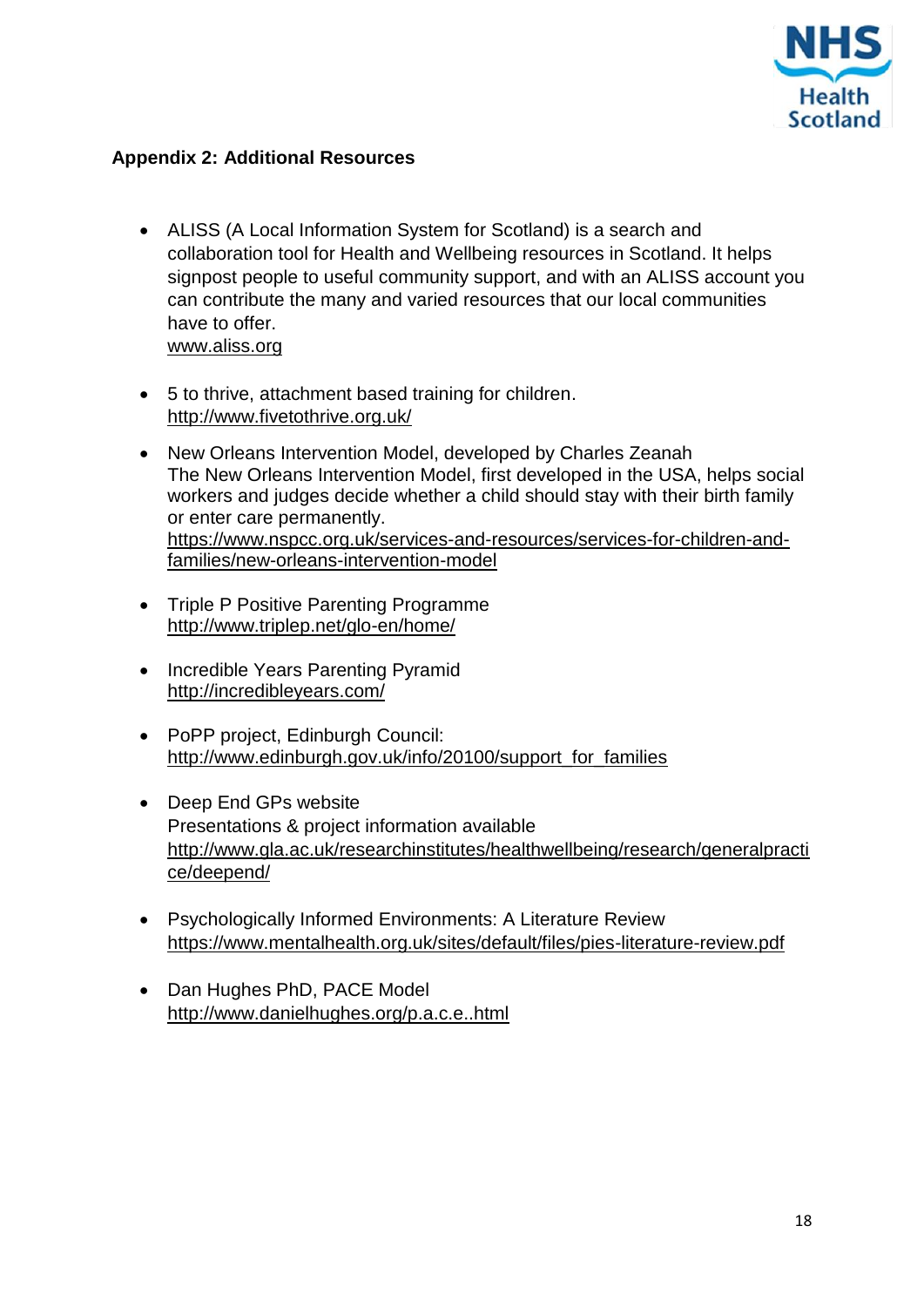

## <span id="page-18-0"></span>**Appendix 3: Event Evaluation**

**Overall, on a scale of 1-10, how likely are you to recommend this event to a friend or colleague?**

**[stats for delegates who rated the conference 8,9 and 10 out of 10 to be added]**



## **Do you feel the event achieved what it aimed to do?**

**[stats for delegates who feel the event fully/to a large extent/to a limited extent achieved its aims to be added]**